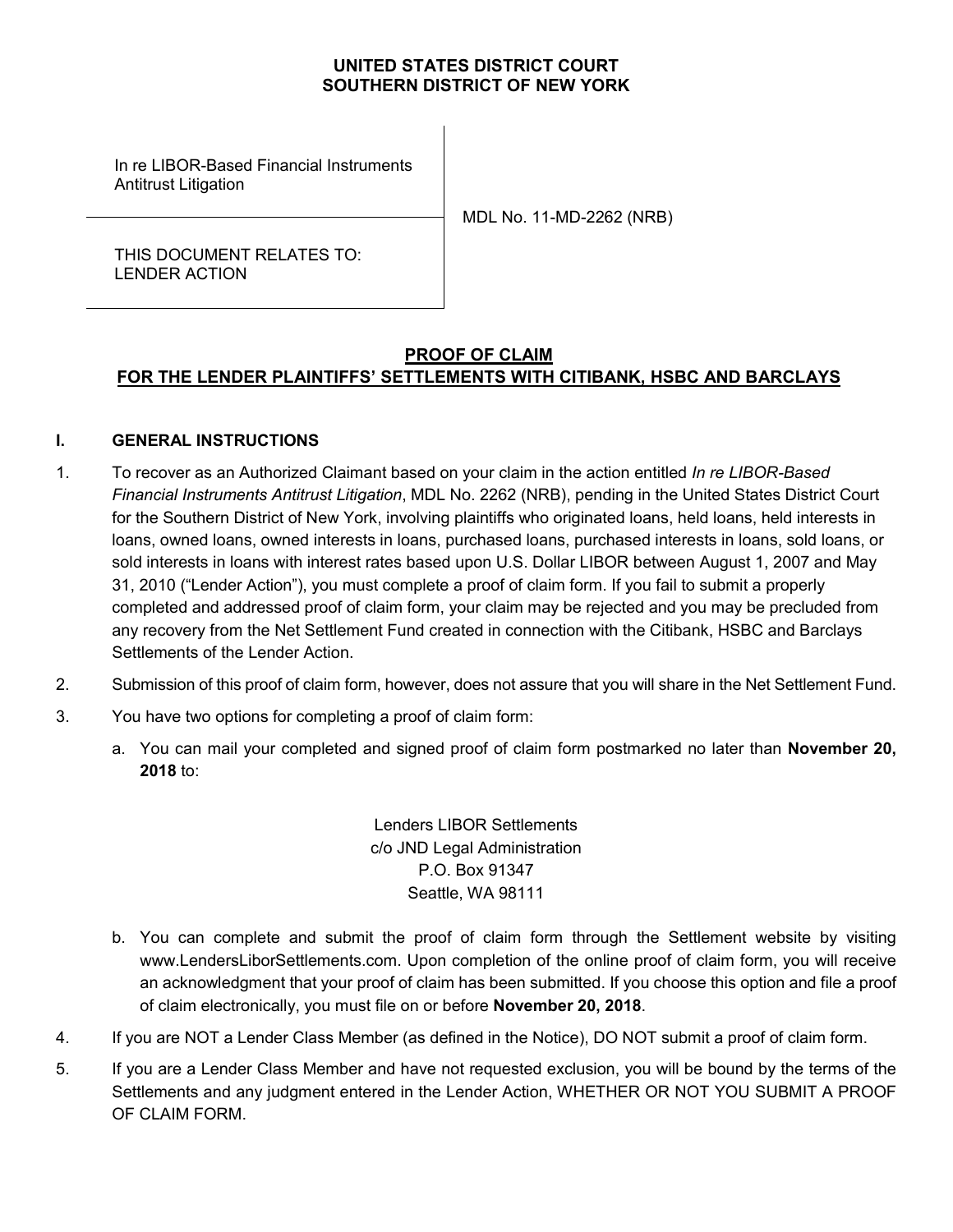## **II. DEFINITIONS**

Capitalized terms not defined in this proof of claim have the same meaning as defined in the Settlement Agreement with Citibank, N.A. and Citigroup Inc. ("Citigroup"), dated January 15, 2018, the Settlement Agreement with HSBC Bank plc ("HSBC"), dated January 16, 2018 and the Settlement Agreement with Barclays Bank plc ("Barclays"), dated May 3, 2018 (The Settlement Agreements, in their entirety, are available at www.LendersLiborSettlements.com.)

**NOTE:** A single proof of claim should be submitted on behalf of each institution. The proof of claim form shall include all loans with interest rates based upon U.S. Dollar LIBOR held by that entity at any time between August 1, 2007 and May 31, 2010.

# **III. CLAIM FORM**

1. Use Part II of this form entitled "Schedule of U.S. Dollar LIBOR-Rate Loans" to supply all required details of your loan(s). If you need more space, photocopy or attach separate sheets giving all of the required information in substantially the same form. Sign and print or type your name on each additional sheet.

2. On the schedule, provide all of the requested information with respect to all of your holdings of interests in loan(s) based on U.S. Dollar LIBOR anytime from August 1, 2007 through May 31, 2010, inclusive. Failure to report all such information on the loan(s) may result in the rejection of your claim. You will also be required to identify how often the interest rate reset for each loan during the Class Period.

3. List each interest in a loan separately and in chronological order, by date of issuance or acquisition, beginning with the earliest. You must accurately provide the month, day, and year of each issuance or acquisition date for such loan.

4. Documentation to support the interest payments received on loans based upon U.S. Dollar LIBOR is NOT required at this time. However, the Claims Administrator may ask you to provide documentation to substantiate the interest payments received pursuant to such loans during auditing.

5. NOTICE TO LARGE CLAIMANTS: Certain claimants with large numbers of interest in loans may request, or may be requested, to submit information regarding their loans in electronic files. All claimants MUST submit a manually signed paper claim form whether or not they also submit electronic copies. If you wish to file your claim electronically, you must call the Claims Administrator toll-free at 833-609-9716, send an e-mail to info@LendersLiborSettlements.com, or visit the website for the Settlements at www.LendersLiborSettlements.com to obtain the required file layout.

6. A proof of claim received by the Claims Administrator shall be deemed to have been submitted when posted, if mailed by **November 20, 2018** and if a postmark is indicated on the envelope and it is mailed first class and addressed in accordance with the above instructions. In all other cases, a proof of claim shall be deemed to have been submitted when actually received by the Claims Administrator.

7. You should be aware that it will take a significant amount of time to process fully all of the proofs of claim and to administer the Settlements. This work will be completed as promptly as time permits, given the need to investigate and tabulate each proof of claim. Please notify the Claims Administrator of any change of address

# **ACCURATE CLAIMS PROCESSING TAKES A SIGNIFICANT AMOUNT OF TIME. THANK YOU FOR YOUR PATIENCE.**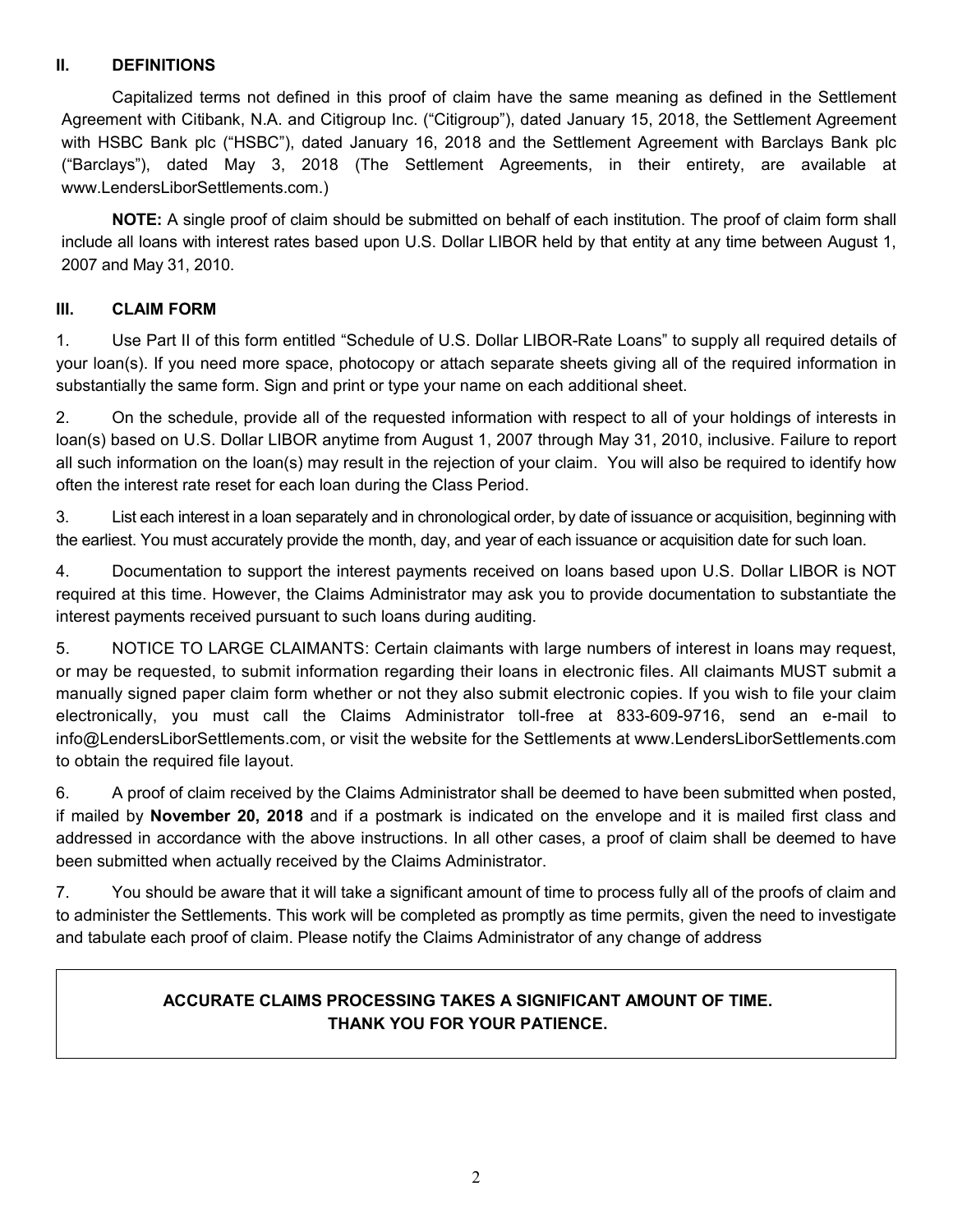#### **MUST BE POSTMARKED ON OR BEFORE NOVEMBER 20, 2018**

*In re LIBOR-Based Financial Instruments Antitrust Lit.*  **11-MD-2262 (NRB) PROOF OF CLAIM AND RELEASE** 

Use Blue or Black Ink Only

01

## **PART I. CLAIMANT IDENTIFICATION** - Please type or print.

A. Complete the following Section.

| <b>Entity Name/Beneficial Owner</b>              |                       |
|--------------------------------------------------|-----------------------|
|                                                  |                       |
| Name of Representative submitting the Claim Form | <b>Title/Capacity</b> |
|                                                  |                       |
|                                                  |                       |

#### B. Account/Mailing Information:

| Number and Street or P.O. Box           |                                   |
|-----------------------------------------|-----------------------------------|
|                                         |                                   |
|                                         |                                   |
| <b>City</b>                             | <b>State</b><br><b>Zip Code</b>   |
|                                         |                                   |
| <b>Foreign Province and Postal Code</b> | <b>Foreign Country</b>            |
|                                         |                                   |
|                                         |                                   |
| <b>Telephone Number (Day)</b>           | <b>Telephone Number (Evening)</b> |
|                                         |                                   |
|                                         |                                   |
| <b>Email Address</b>                    | <b>Account Number</b>             |
|                                         |                                   |
|                                         |                                   |
| <b>Taxpayer Identification No.</b>      |                                   |
|                                         |                                   |
|                                         |                                   |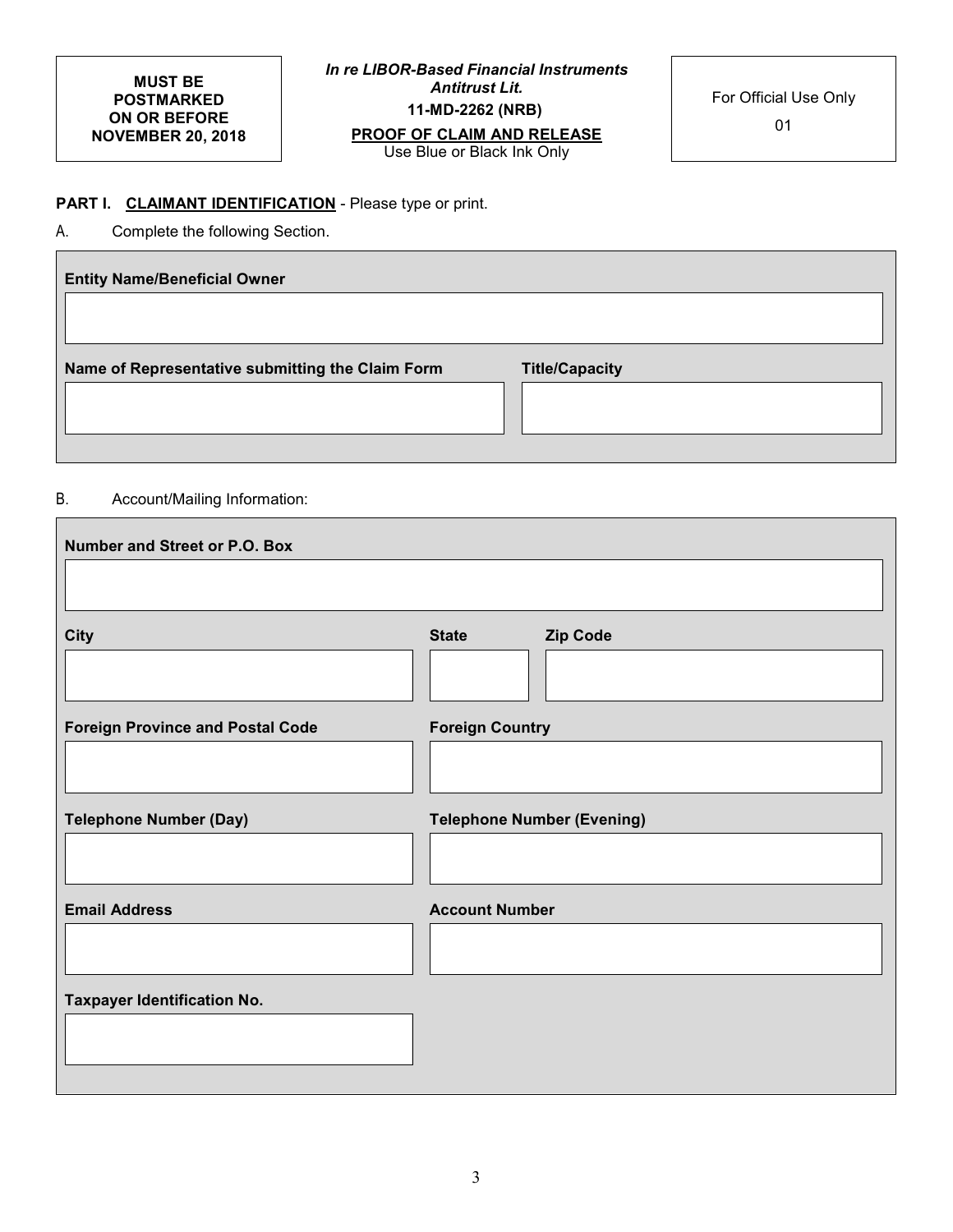### **PART II. SCHEDULE OF U.S. DOLLAR LIBOR-BASED LOANS**

#### DOCUMENTATION TO SUPPORT YOUR INTEREST IN LOANS BASED UPON U.S. DOLLAR LIBOR IS NOT REQUIRED AT THIS TIME. HOWEVER, THE CLAIMS ADMINISTRATOR MAY ASK YOU TO PROVIDE DOCUMENTATION TO SUBSTANTIATE YOUR TRANSACTIONS DURING AUDITING.

**INSTRUCTIONS:** List all interests in loans with interest rates based upon U.S. Dollar LIBOR held at any time between August 1, 2007 through May 31, 2010 (Class Period). The Settlements do not include U.S. Dollar LIBOR-based instruments other than loans (for example, swaps and bonds are not included). If you do not know every term for a loan, fill in the form with as many fields for which you know the answer — the Claims Administrator will attempt to fill in any blanks, but may reject the claim if it is unable to.

An example for how to fill out the form is:

| Loan<br><b>Number</b> | <b>First Date Held</b><br>(i.e. Origination /<br><b>Acquisition Date)</b><br>$-mm/dd/vvvv$ | Last Date Held (i.e.<br><b>Repayment /</b><br><b>Maturity / Sale Date)</b><br>$-mm/dd/vvvv$ | <b>Nominal</b><br><b>Amount On</b><br><b>First Date</b><br>Loan Held | <b>Nominal Amount On Last</b><br>Date Loan Held (if<br>unavailable, indicate<br>whether loan was<br>amortizing $- Y/N$ ) | <b>LIBOR</b><br><b>Tenor</b> | <b>LIBOR</b><br><b>Interest</b><br><b>Reset</b><br><b>Frequency</b> |
|-----------------------|--------------------------------------------------------------------------------------------|---------------------------------------------------------------------------------------------|----------------------------------------------------------------------|--------------------------------------------------------------------------------------------------------------------------|------------------------------|---------------------------------------------------------------------|
| 123456789             | 09/01/2008                                                                                 | 09/01/2013                                                                                  | \$1,000,000                                                          | \$800,000                                                                                                                | <b>3M LIBOR</b>              | 3 Months                                                            |

#### **SCHEDULE OF LOANS BASED UPON U.S. DOLLAR LIBOR**

#### **PART III. SUBMISSION TO JURISDICTION OF COURT AND ACKNOWLEDGMENTS**

I (We) submit this proof of claim form under the terms of the Distribution Plan of the Net Settlement Fund described in the Notice. I (We) also submit to the jurisdiction of the United States District Court for the Southern District of New York (the "Court"), with respect to my (our) claim as a Class Member and for purposes of enforcing the releases set forth herein. I (We) further acknowledge that I (we) will be bound by the terms of any judgment entered in connection with the Settlements in the Action, including the releases set forth therein. I (We) agree to furnish additional information to the Settlement Administrator to support this claim, such as additional documentation for interest(s) in loans which paid me (us) interest based upon U.S. Dollar LIBOR, if required to do so. I (We) have not submitted any other claim covering the same interest(s) in loans and know of no other person having done so on my (our) behalf.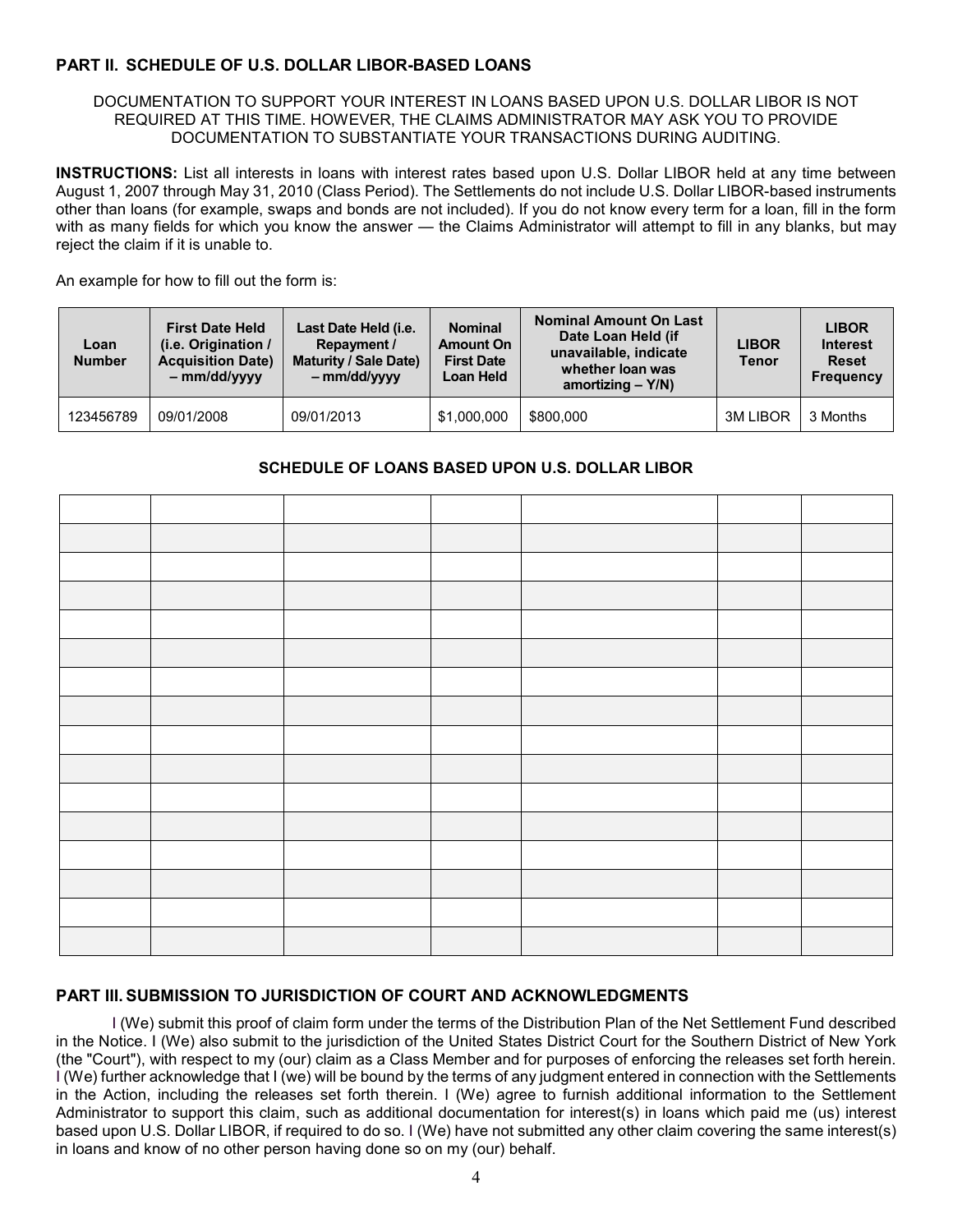### **PART IV. RELEASES AND WARRANTIES**

1. I (We) hereby acknowledge that we have read and agree to the terms of the releases set forth in the Settlements.

2. I (We) hereby warrant and represent that I am (we are) a Class Member as defined in the Notices, that I am (we are) not excluded from participating in the Settlements pursuant to the Settlement Agreements, and that I (we) believe I am (we are) eligible to receive a distribution from the Net Settlement Fund under the terms and conditions of the Distribution Plan.

3. I (WE) UNDERSTAND AND INTEND THAT THE SIGNATURE BELOW REGARDING CERTAIN INFORMATION FOR THE INTERNAL REVENUE SERVICE CONCERNING BACKUP WITHHOLDING ALSO SERVES AS THE SIGNATURE VERIFYING THE INFORMATION AND REPRESENTATIONS IN THIS PROOF OF CLAIM.

4. This release shall be of no force or effect unless and until the Court approves the Settlements and it becomes effective on the Effective Date.

5. I (We) hereby warrant and represent that I (we) have not assigned or transferred or purported to assign or transfer, voluntarily or involuntarily, any matter released pursuant to this release or any other part or portion thereof.

## **PART V. CERTIFICATION**

Enter Taxpayer Identification Number ("TIN") on the appropriate line.

- For sole proprietors, you must show your individual name, but you may also enter your business or "doing business as" name. You may enter either your SSN or your Employer Identification Number ("EIN").
- For other entities, it is your EIN.

Social Security No. (for individuals) or

| <b>Employer Identification Number</b> |
|---------------------------------------|
|                                       |

If you are exempt from backup withholding, enter your current TIN above and write "exempt" on the following line:

### UNDER THE PENALTY OF PERJURY, I (WE) CERTIFY THAT:

6. The number shown on this form is my current TIN; and

7. I (We) certify that I am (we are) NOT subject to backup withholding under the provisions of Section 3406(a)(1)(C) of the Internal Revenue Code because: (a) I am (we are) exempt from backup withholding; or (b) I (we) have not been notified by the Internal Revenue Service that I am (we are) subject to backup withholding as a result of a failure to report all interest or dividends; or (c) the Internal Revenue Service has notified me (us) that I am (we are) no longer subject to backup withholding.

*NOTE:* If you have been notified by the Internal Revenue Service that you are subject to backup withholding, please strike out the language that you are not subject to backup withholding in the certification above.

The Internal Revenue Service does not require your consent to any provision other than the certification required to avoid backup withholding.

I (We) declare under penalty of perjury under the laws of the United States of America that all of the foregoing information supplied on this proof of claim by the undersigned is true and correct.

| Executed this<br>day of                           | 20<br>in.<br>(City)                                          | (State/Country) |
|---------------------------------------------------|--------------------------------------------------------------|-----------------|
| (Type or Print Name of Claimant)                  |                                                              |                 |
| Signature of person signing on behalf of Claimant | (Type or print name of person signing on behalf of Claimant) |                 |
| Capacity of person signing on behalf of Claimant  |                                                              |                 |